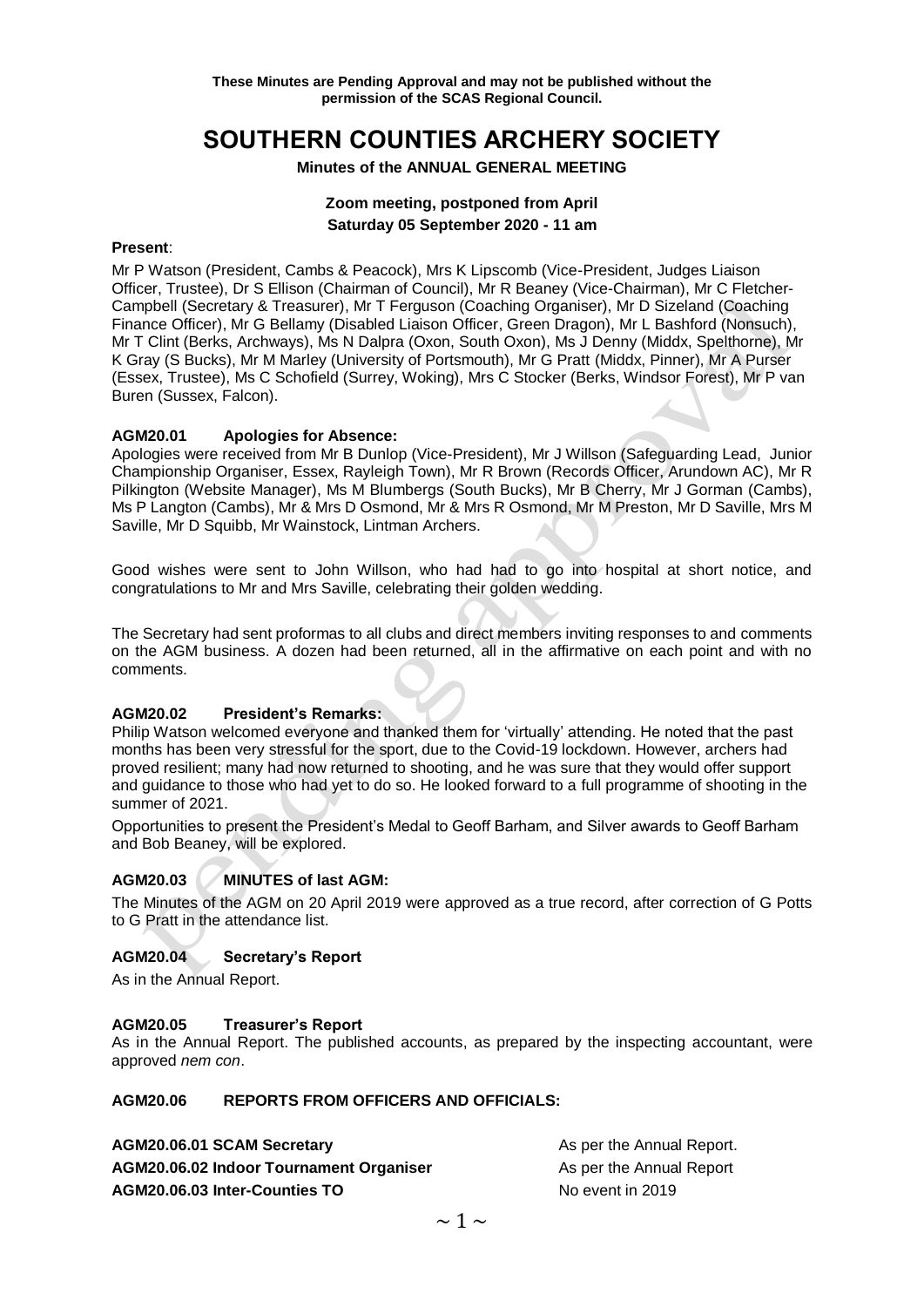| AGM20.06.04 Safeguarding Lead                                                     | As per the Annual Report  |
|-----------------------------------------------------------------------------------|---------------------------|
|                                                                                   |                           |
| <b>AGM20.06.05 Junior Target Tournament Organiser</b>                             | As per the Annual Report  |
| AGM20.06.06 Junior Liaison & Development                                          | No report                 |
| <b>AGM20.06.07 Clout Tournament Organiser</b>                                     | As per the Annual Report  |
| <b>AGM20.06.08 Field Tournament Organiser</b>                                     | Essex CAA Results sheet   |
| AGM20.06.09 Field Liaison Officer                                                 | post vacant               |
| AGM20.06.10 Judges Liaison                                                        | As per the Annual Report. |
| AGM20.06.11 Chairman of Coaching                                                  |                           |
| AGM20.06.12 Coaches Finance                                                       | As per the Annual Report. |
| AGM20.06.13 Public Relations Officer                                              | Website fully operational |
| <b>AGM20.06.14 Disability Liaison Officer</b>                                     | As per the Annual Report. |
| The meeting noted with sadness the passing of Carmel Bassett from Covid-19.       |                           |
| AGM20.06.15 Regional Records Officer:                                             | As per the Annual Report  |
| <b>AGM20.06.16 EAF Representative</b>                                             | As per the Annual Report. |
| It was noted that the English Archery Federation is now known as Archery England. |                           |

The Chairman thanked all officers and officials for their work over the year.

## **AGM20.07 ELECTION of OFFICERS for 2020-21**:

Nominations had been invited at the usual time for the April AGM. In view of the enforced postponement of the AGM due to pandemic, the Executive decided to hold the elections electronically. No counter nominations were received, and so all officers were (re-)elected unopposed

**20.07.01** Gentleman Vice President:

Mr B Dunlop, having been duly nominated, was elected unopposed.

**20.07.02** Chairman: Dr S. Ellison **20.07.03** Honorary General Secretary Mr C Fletcher-Campbell **20.07.04 Honorary Treasurer Mr C. Fletcher-Campbell 20.07.05** SCAM Secretary Mrs C Piper **20.07.07 Field Tournament Organiser post currently vacant with no nominations** 

## **AGM20.08 Subscriptions for the membership year 2018-19**:

Wymondham Archers had tabled a suggestion to suspend SCAS subscriptions for the year, in view of six months' inactivity due to the pandemic. After consultation with the Executive, a response had been sent pointing out that (a) SCAS subscription rates are very low, (b) AGB intends to maintain its subscriptions, (c) SCAS investments had been hit by the market downturn, (d) SCAS is contributing to the AGB club Recovery funding programme, (e) SCAS wished to maintain funds to support its archers and clubs. No other suggestion regarding subscriptions had been received.

The proposal to retain subscriptions at £2 Senior, £1 Junior/Young Adult was agreed *nem con*. Junior and University Club *en bloc* subscriptions remain unchanged at £6 and £11 respectively. The direct member subscription remains at £4; life membership is available at 10 times the direct subscription, subject to conditions published in the Annual Directory.

## **AGM20.09 Appointment of Inspecting Accountants:**

The proposal that the SCAS inspecting accountants for the financial year ending December 31st 2019 shall be Messrs Nockels Gee of 5 The Chambers, Vineyard, Abingdon, Oxfordshire OX14 3PX was agreed unanimously by the Meeting.

## **AGM20.10 SCAS CIO Constitution – approval**.

The following resolution was passed *nem con*:

This meeting: i) resolves to incorporate the Southern Counties Archery Society as a Charitable Incorporated Organisation ("CIO") with voting members other than its Trustees, based on the Governing Documents at Annex 1 and Annex 2. and ii) requests the Secretary to make the necessary application to the Charities Commission.

Full text of the annexes mentioned – the Constitution and associated Rules for conduct of business – had been published on the Society website for several months, after having been debated and refined over 18 months previously.

## **AGM20.11 Any Other Business**: none